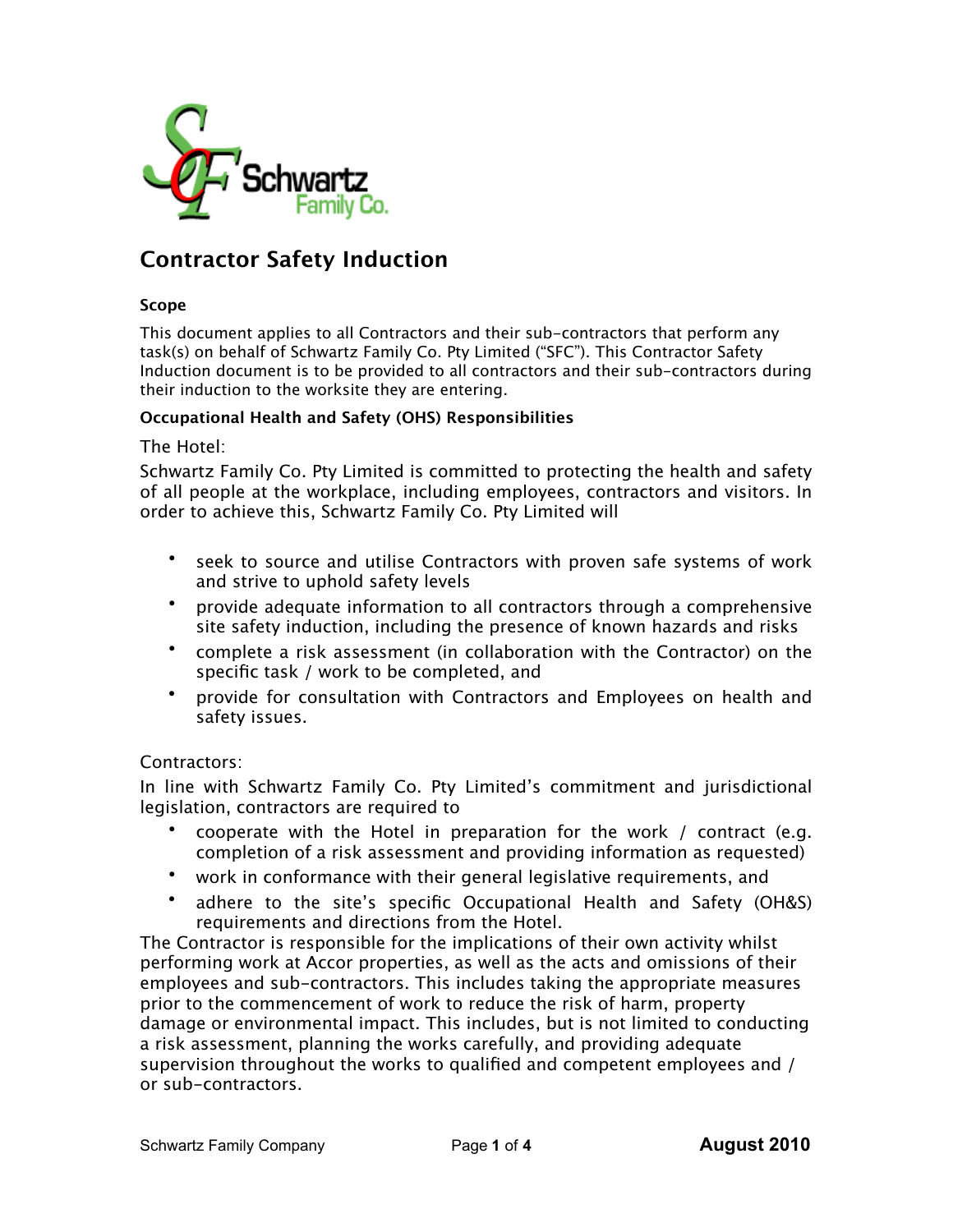## **Pre-Induction Requirements**

Prior to the Contractor attending for the site induction, it is essential that the following information is received and reviewed by the Site Contact and is deemed to be adequate (i.e. evidence must be cited and retained by the Hotel, and the Site Contact is to provide authorisation):

A written Occupational Health and Safety Policy

A written risk or hazard management procedure

A written Rehabilitation or Return to Work Policy

A written procedure for the notification of work-related incidents

Organisational Information – including the key contacts regarding

OH&S

Insurance cover – The contractor must have adequate cover (for themselves, their employees and subcontractors) for

- Workers Compensation
- Public Liability and
- Third party Property Insurance.

Safe work procedures – covering the agreed type of work (i.e. this is the contractor's generic risk assessment)

Training qualifications and / or required licences for each of the individuals performing the work and the company (if required)

Permit(s) to work (if required), and

Reference checks – which validate a history of safe and responsible work.

In addition to the above requirements, the Hotel and the Contractor need to agree to the scope of the works and agree to a work plan for large projects.

## **Site Induction Requirements**

The contractor is to present to Reception / Front Office to sign in and await the Site Contact who will conduct the Site Induction (prior to commencing the works). The induction should cover general items and site specific items, including (but not limited to):

Schwartz Family Co. Pty Limited Policies and Procedures – contractors are required to review and agree to the following policies and procedures, as issued:

- Occupational Health and Safety Policy Statement
- Return to Work (Rehabilitation) Policy Statement
- Environmental Policy Statement
- Human Right and Equal Opportunity Policy Statement
- Contractors Policy and Procedures (TE01)
- Working At Heights Policy

Roles and Responsibilities – The Contractor needs to agree to the responsibilities as documented above and in the Contractors Policy and Procedures (TE01).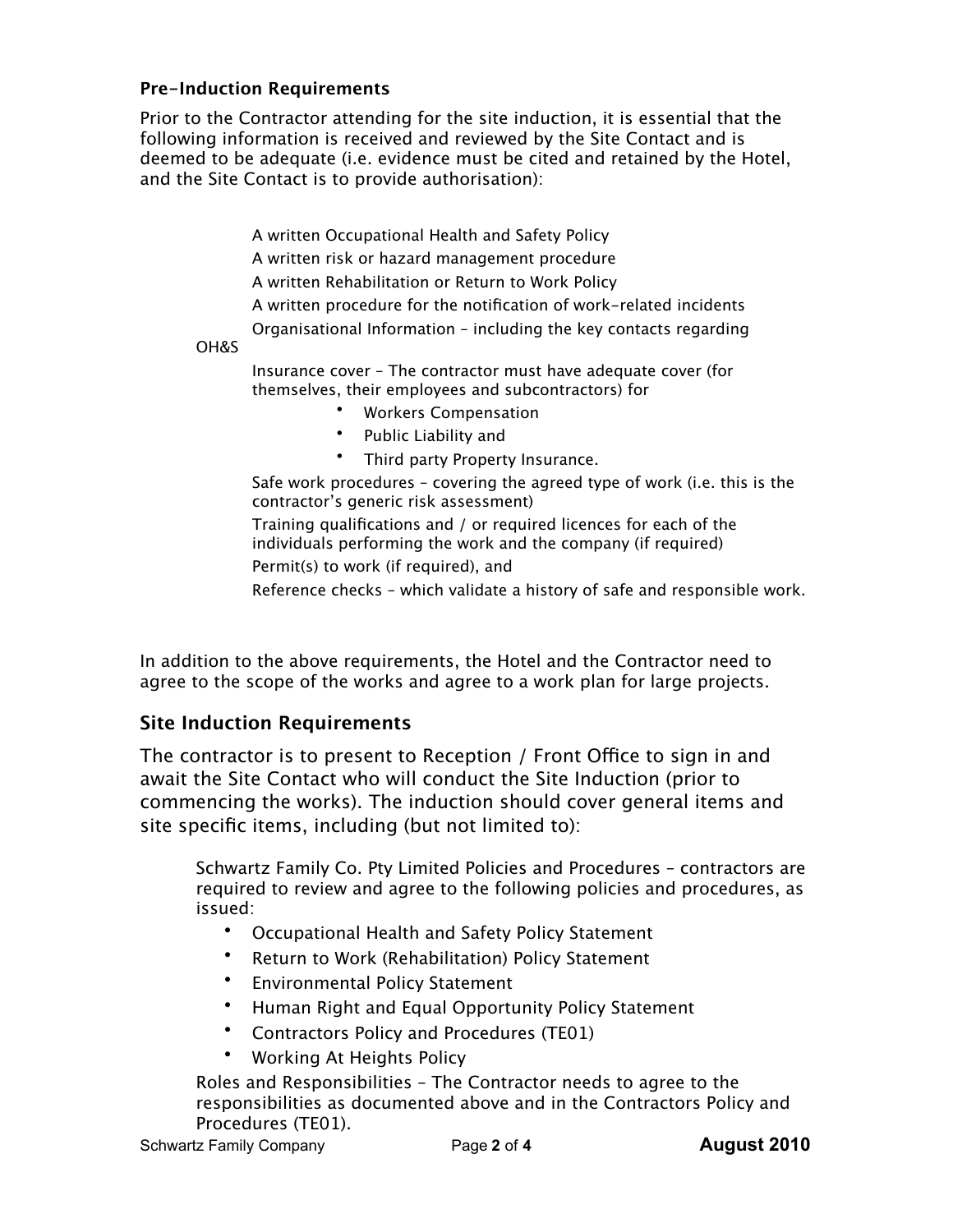Evacuation Procedures – The contractor is to be provided with the essential information from the Emergency Response Plan and must be familiar with;

- How to notify the Site Contact and / or activate the Hotel's alarm system if they cause or identify a potential emergency situation (gas leak, explosion, fire etc)
- The location of nearest fire fighting equipment
- The Hotel's alarm system / audio prompts and the appropriate response, and
- The appropriate assembly area.

Risk Assessment – The Contractor and Site Contact are required to complete a risk assessment using the Task Clearance Certificate to complement the Contractor's Safe Work Procedures. This may determine other requirements (risk controls) prior to commencement, such as a permit to work, licences, training, supervision, or PPE.

Injury and Incident Reporting – All Contractors (and sub-contractors) must be educated about how to report / notify any injuries, incidents, near misses and hazards.

Identification – All contractors on site are required to wear identification at all times displaying both name, company, and the Site Contact to whom they are responsible to. Photo identification would be preferable.

Licences – Licences may be required for completion of special tasks and operation of special machinery. Contractors are to carry applicable licences with them whilst on site.

Supervision – The Contractor is to ensure no apprentices or trainees work unsupervised.

Access to the Site – Contractors must sign in and out using the Contractors book at reception / front office, and note the time of arrival / departure. They are to be advised regarding entry and egress points, parking, storage of equipment, and the areas they are authorised to enter.

Smoking On-Site – Contractors are to be educated regarding the Hotel's policy on smoking, including designated smoking area(s) if permitted.

Security and Surveillance – Contractors are to be advised regarding the presence of security personnel and / or surveillance equipment. The Contractor is to be aware that the Hotel takes no responsibility for the Contractor's tools, equipment, materials or personal belongings.

Site Contact – They are to be advised of who their Site Contact is, the relevant contact details and the requirement to advise the Site Contact when leaving the site at completion of the day, shift, or task. If night work is required, the Site Contact will most likely be the Duty Manager.

Hotel Guest Interaction – Contractors are to refer any queries, complaints, or other communication to the Duty Manager or Site Contact.

Monitoring of Work – The Site Contact or other manager(s) may monitor and review the work / task being performed at any given time, providing it is safe to do so.